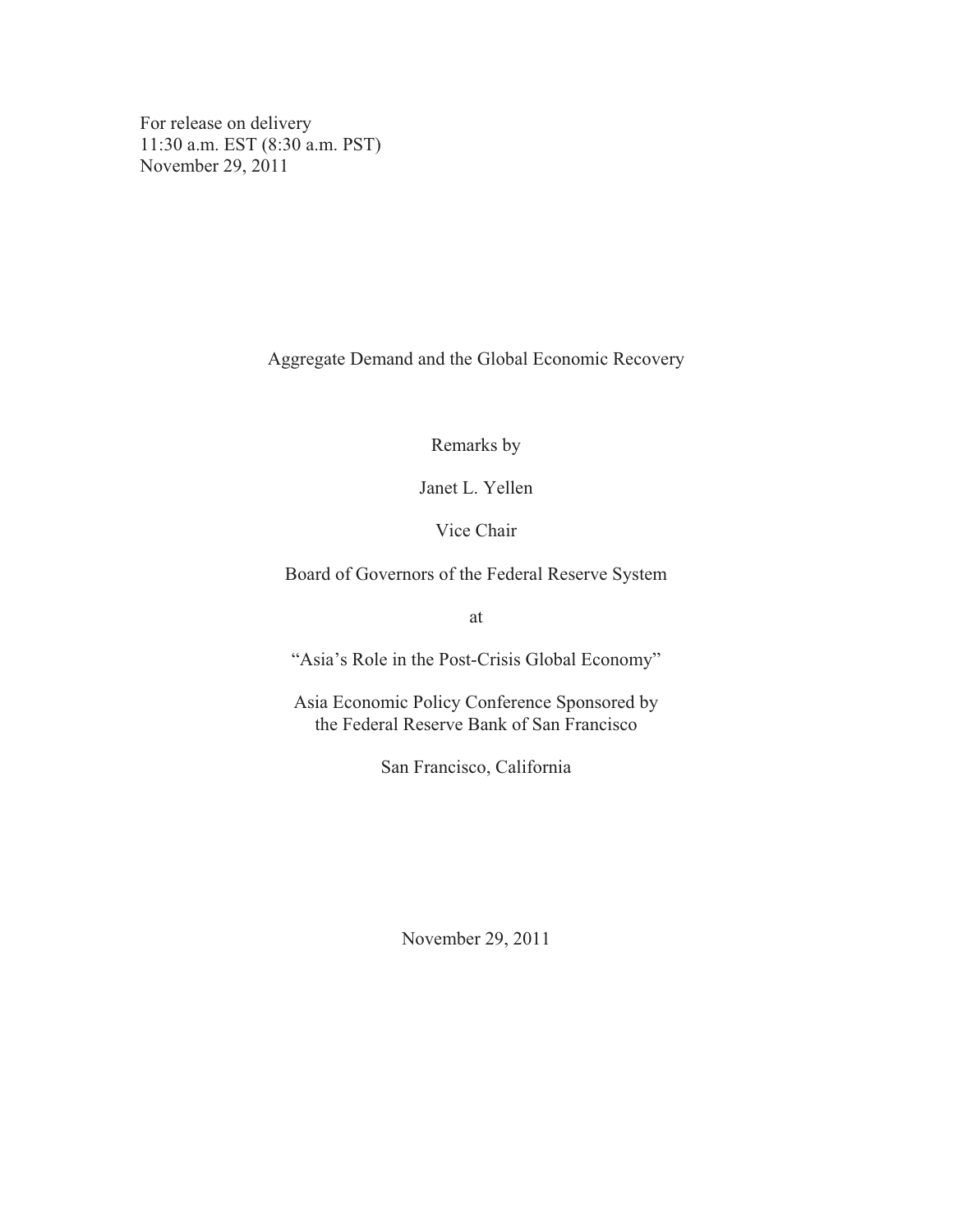Good morning. I'm delighted to return "home" to the Federal Reserve Bank of San Francisco and honored to kick off the Bank's second Asia Economic Policy **Conference** 

In my remarks this morning I will underscore the urgency of strengthened international policy cooperation to attain strong, sustainable and balanced growth in the global economy--a theme that received emphasis at the Group of Twenty (G-20) Leaders' Summit in Cannes earlier this month. The global economy is facing critical challenges. The recovery in the United States and other advanced economies has been proceeding too slowly to provide jobs for millions of unemployed people. There have also been clear signs of slowing growth in emerging market economies over the past year. In effect, we face a dearth of aggregate demand, not just among the advanced economies, but also for the global economy as a whole. $<sup>1</sup>$ </sup>

In ordinary times, policymakers in the advanced countries would address such a demand shortfall with expansionary fiscal and monetary policies. But these are no ordinary times. Central banks in a number of advanced economies, including the United States, have brought short-term interest rates close to zero, so that further monetary accommodation can be provided only through unconventional tools, such as securities purchases and forward policy guidance. Meanwhile, the scope for fiscal stimulus is limited by concerns about sizable budget deficits and longer-term sustainability.

At the G-20 summit earlier this month in Cannes, the United States and other advanced economies--including France, Germany, Italy, Japan, Spain, and the United

 $\overline{a}$ 

<sup>&</sup>lt;sup>1</sup> I am indebted to Federal Reserve Board staff members Shaghil Ahmed, Eric Engen, William English, Joseph Gruber, Steven Kamin, Michael Leahy, Andrew Levin, Trevor Reeve, and David Wilcox for their assistance in preparing these remarks.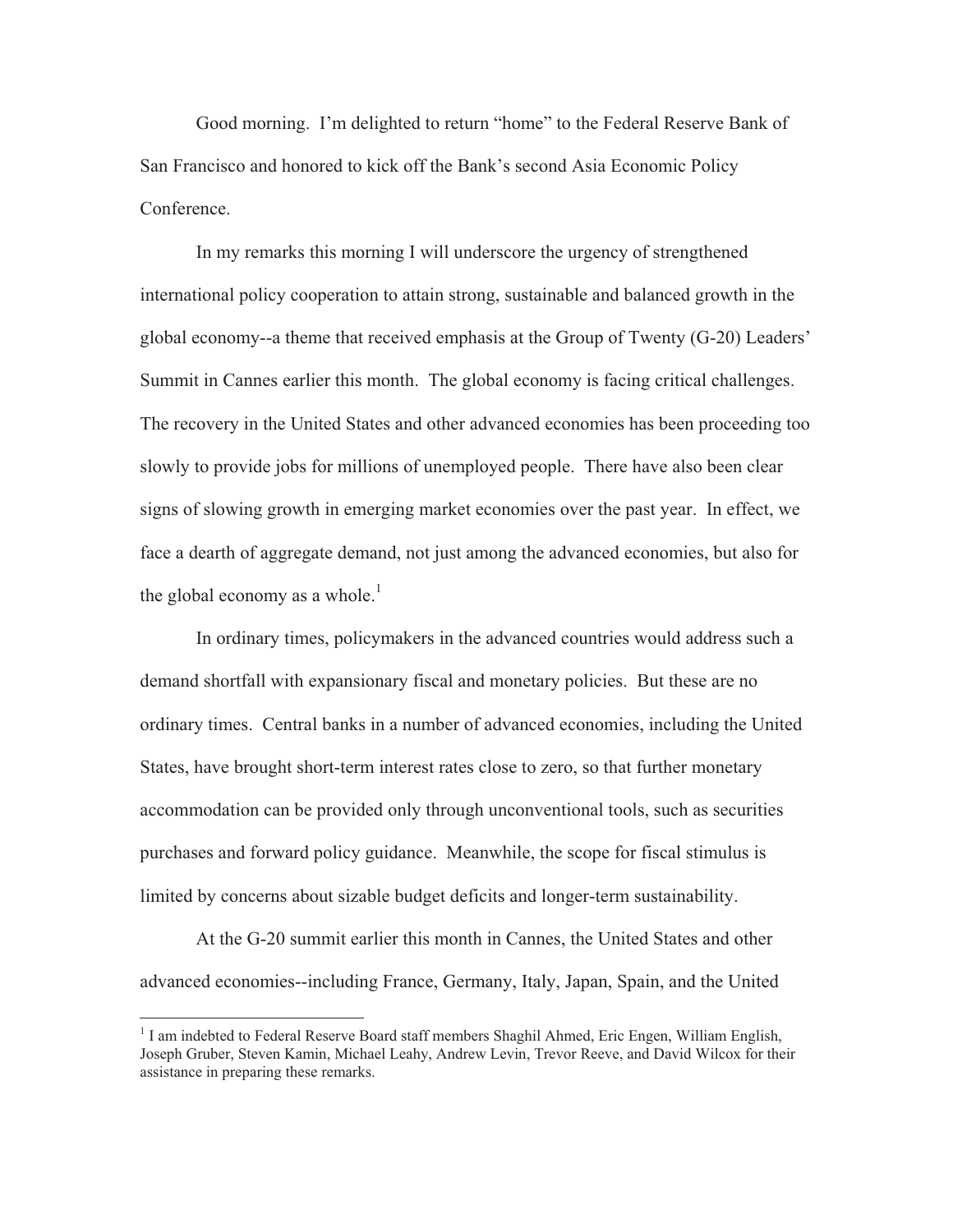Kingdom--agreed to pursue fiscal consolidation plans to place public finances on a sustainable course over the medium term while sustaining the near-term recovery. Indeed, in the current environment of weak demand, near-term fiscal consolidation could threaten the economic recovery, which in turn may undermine the success of the fiscal strategy. In such circumstances, economies with the capacity to stimulate global growth--namely, countries with large current account surpluses and the potential to expand domestic demand--must take a leading role in adopting policies to rebalance and sustain the global economy. This commitment was made by all of the G-20 leaders, including those from China, Indonesia, South Korea, and other emerging markets.

In the remainder of my remarks, I will point out some key factors that have been restraining the pace of U.S. economic growth, and I will discuss the need for fiscal adjustments to place our federal budget on a sustainable path over the medium term without impairing the economic recovery. I will then turn to a consideration of the crucial role of the Asian economies in fostering a stronger global recovery. Of course, these remarks solely reflect my own views and not necessarily those of others in the Federal Reserve System.

# **U.S. Economic Growth**

Since the middle of 2009, the U.S. economy has been recovering from the most severe recession and financial crisis to afflict our country since the Great Depression. However, the pace of the economic recovery has been less vigorous than desired or expected, and the unemployment rate has declined only about 1 percentage point over the past two years. Indeed, the number of jobs in the private sector remains more than 6 million below the peak level reached in early 2008--a distressing development made all

 $-2-$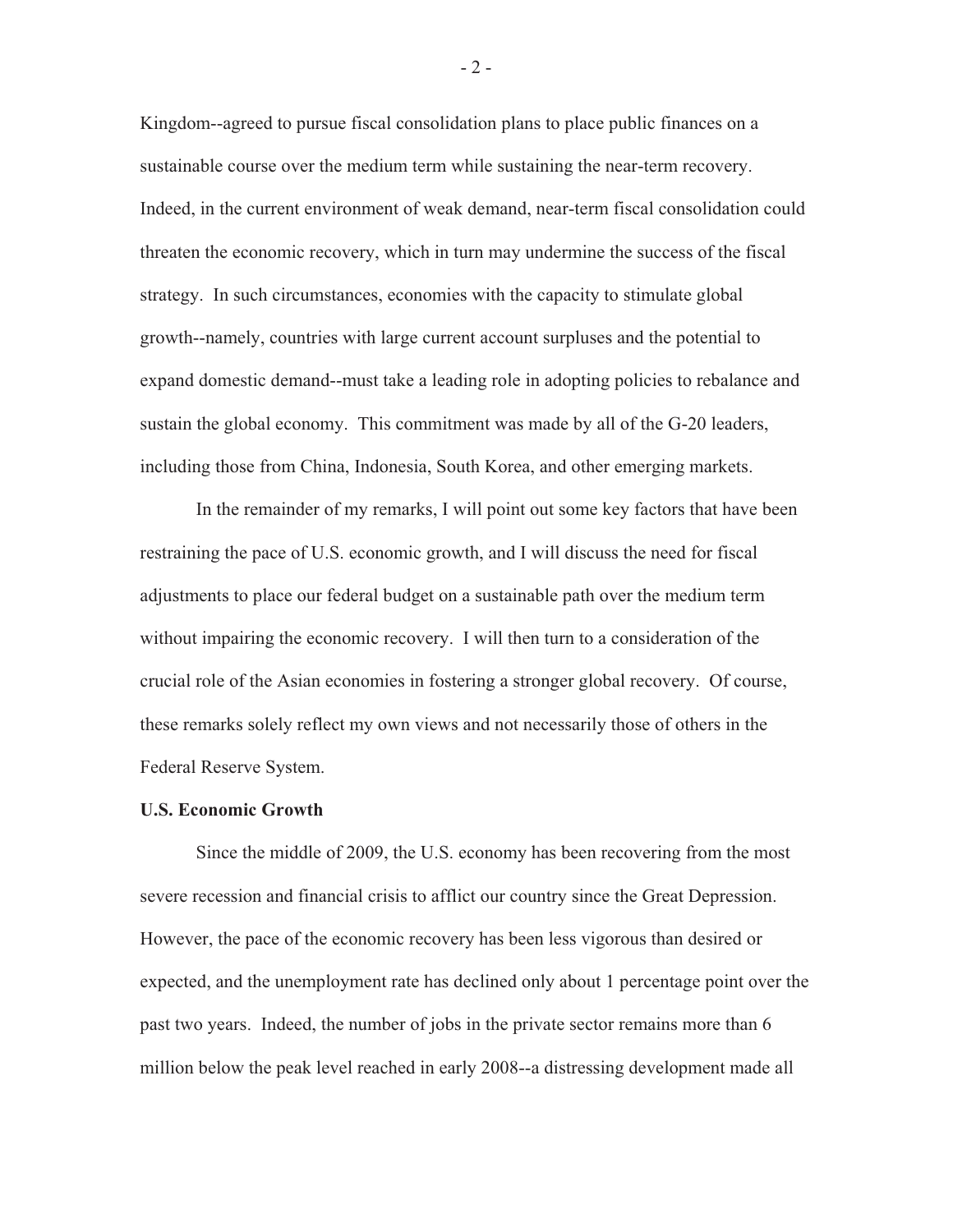the worse by the fact that new entrants have, of course, continued to come into the labor force in recent years. The fraction of those now jobless who have been without work for six months or more stands at a very high level. In addition to those officially unemployed, many individuals are involuntarily working part time or have dropped out of the labor force entirely.

The pace of economic growth in the second half of this year has been somewhat faster than in the first half, reflecting in part a reversal of the temporary factors that had weighed on growth earlier in the year. Nonetheless, a range of more-persistent factors also appear to be restraining the recovery. In recognition of these drags, the consensus of professional forecasters in the survey released earlier this month by the Federal Reserve Bank of Philadelphia was that unemployment would decline only slightly in the next few years, to an average rate of 8.4 percent in 2013. Moreover, financial market conditions have deteriorated, on net, in recent months, intensifying some of the headwinds facing the economy.

At the onset of the financial crisis, consumer spending contracted sharply and the personal saving rate began a steep ascent. Exhibit 1 shows that the saving rate rose from around 2-1/2 percent in 2006 to about 5 percent in the first half of this year. It now appears that consumer spending is advancing at a moderate pace. In the pre-crisis years, consumer spending grew rapidly, providing considerable impetus to the expansion. In contrast, over the next few years, consumer spending seems unlikely to serve as one of the main engines of growth. The ratio of household debt-to-income remains exceptionally high, even though over the past few years it has declined slightly from the post-World War II peak reached prior to the crisis. Although households appear to have

- 3 -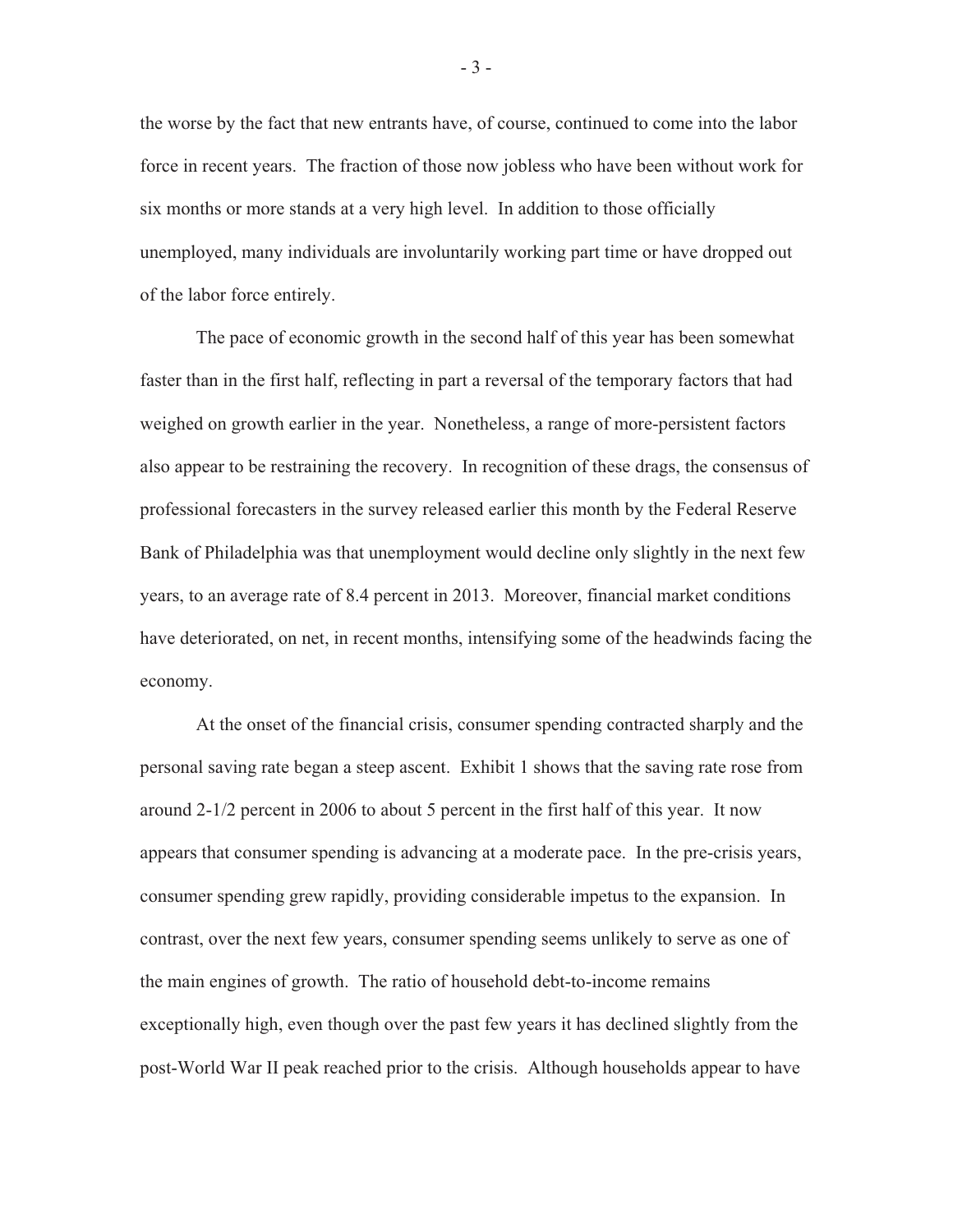made some progress in deleveraging, many still face elevated debt burdens and reduced access to credit. Moreover, high levels of unemployment and underemployment, slow gains in wages, and declines in the values of both homes and financial assets have weighed on household spending and diminished the ability of households to tap home equity in emergencies or for other purposes. Consumer sentiment dropped markedly over the summer and remains quite depressed, apparently reflecting households' concerns about the broader economy as well as their own financial situations.

A sharp downturn in housing was at the core of the previous recession, and this sector continues to weigh on the recovery. Robust increases in housing activity have helped spur recoveries from most U.S. recessions since World War II. This time, in contrast, residential construction remains depressed by a large inventory of foreclosed and distressed properties either currently available for purchase or probably soon to become so, tight credit conditions for construction loans and mortgages, and concerns about the possibility of further declines in home prices. As a result, new home construction currently is at only about one-third of its average pace in recent decades. In addition, homeowners with insufficient equity in their homes have found it difficult to take advantage of today's low interest rates by refinancing their mortgages. Recently announced changes to the federal government's Home Affordable Refinance Program, or HARP, are designed to improve the opportunity for homeowners to refinance and I'm hopeful this program will succeed in reducing household debt service burdens and the flow of foreclosures. More generally, I see a strong case for additional policies to foster more-rapid recovery in the housing sector. Indeed, to provide greater support for

- 4 -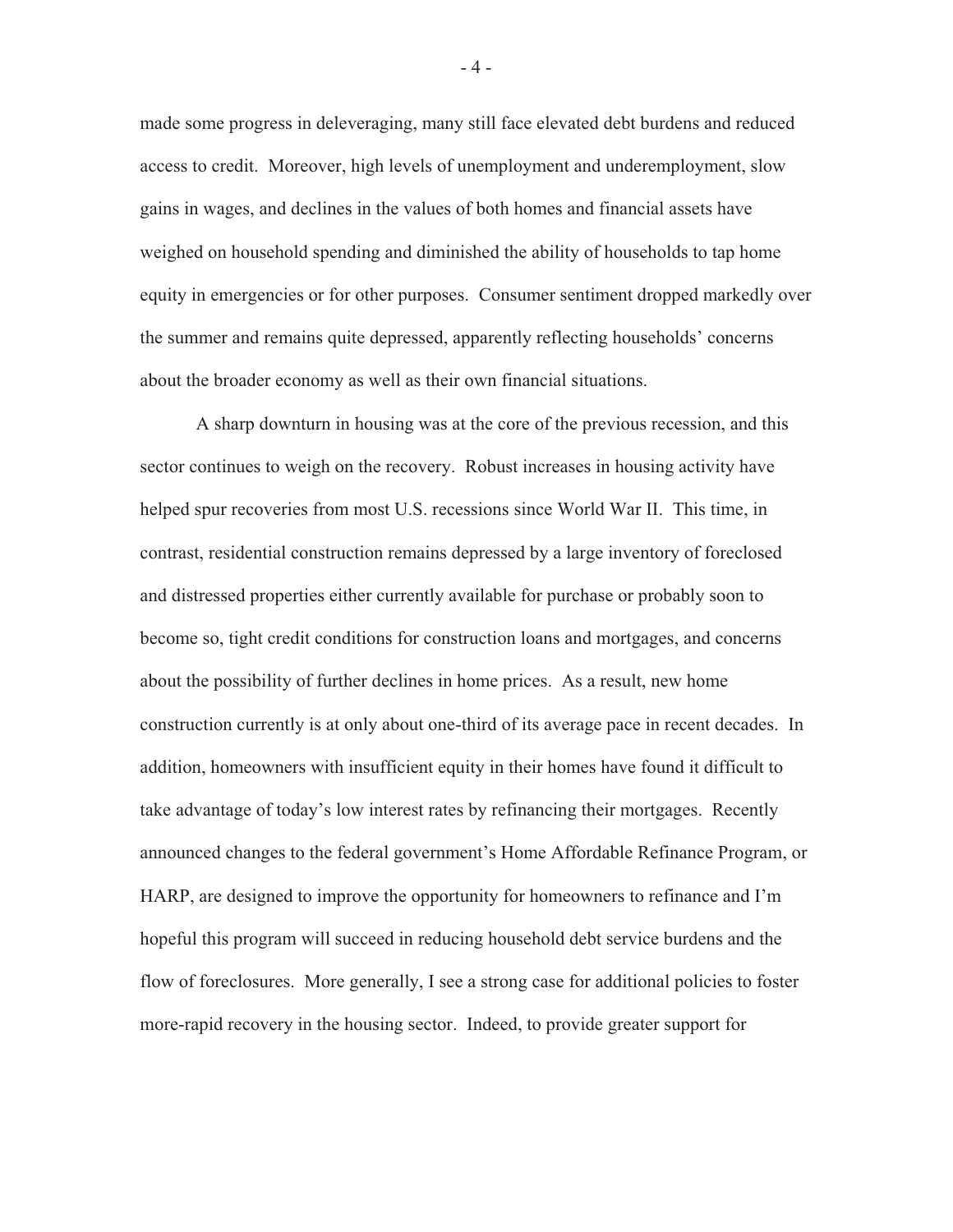mortgage markets, the Federal Reserve recently adjusted its program for reinvesting its securities holdings.

The Federal Reserve continues to provide highly accommodative monetary conditions to foster a stronger economic recovery in a context of price stability. Moreover, the scope remains to provide additional accommodation through enhanced guidance on the path of the federal funds rate or through additional purchases of longerterm financial assets.

## **Challenges for U.S. Fiscal Policy**

Turning now to U.S. fiscal policy, with the onset of the recent recession and financial crisis, the federal budget deficit widened significantly and has remained wide. Exhibit 2 shows that, as a result, federal debt held by the public has increased relative to our national income to a level not seen in the past half-century. These budget developments have reflected both the weak economy, which has depressed revenues and pushed up expenditures, and the fiscal stimulus that was implemented to help ease the recession and support the recovery. So long as the economy continues to recover, the deficit should narrow over the next several years as a growing economy boosts revenues and reduces expenditures and as the policies put in place to provide economic stimulus continue to wind down. Even so, the ratio of debt to gross domestic product (GDP) will continue to edge higher over the next decade unless the Congress and the Administration are able to agree on a program of deficit reduction that is more ambitious than the targets incorporated in last summer's Budget Control Act. Looking yet further out, it is apparent that, absent significant policy shifts, budget pressures resulting from the aging of the U.S. population and fast-rising health-care costs will continue to push the federal debt ratio

- 5 -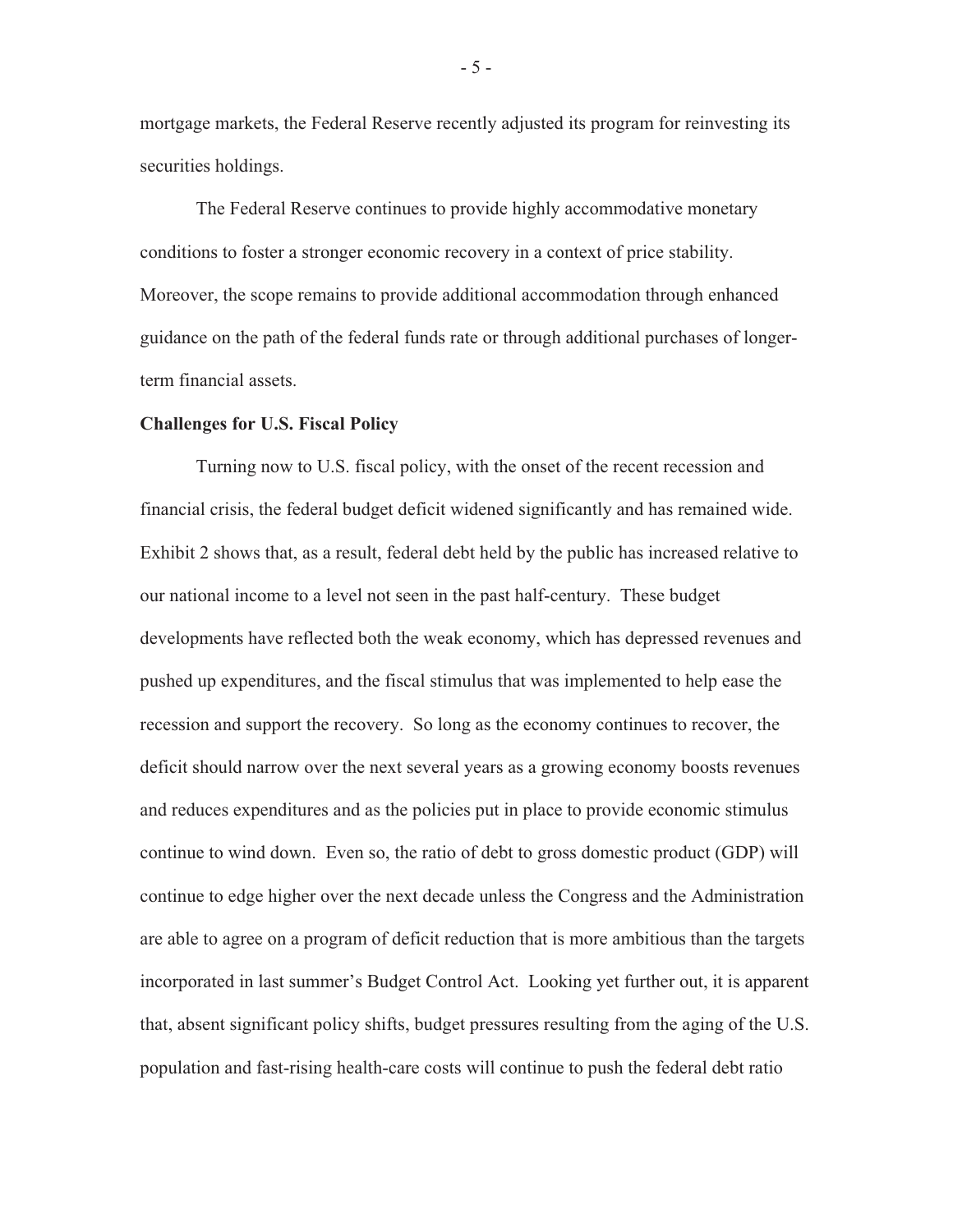higher in coming decades. The dashed line in exhibit 2 shows the Congressional Budget Office's long-term projection of the debt-to-GDP ratio through 2035 under current policy settings, including the effects of the Budget Control Act.

It is crucial that the federal budget be put on a sustainable long-run trajectory, and we should not postpone charting that course. A failure to put in place a credible plan to address our long-run budget imbalance would expose the United States to serious economic costs and risks in the long term and possibly sooner. Timely enactment of a plan to put the federal budget onto a sustainable trajectory will make it easier for individuals and businesses to prepare for these adjustments. In addition, the sooner our longer-term budget problems are addressed, the less wrenching the adjustment will have to be and the more control that policymakers--rather than market forces or international creditors--will have over the timing, size, and composition of the necessary adjustments.

At the same time, too much fiscal tightening in the near term could harm the economic recovery. Significant near-term reductions in federal spending or large increases in taxes would impose an additional drag on the economy at a time when aggregate demand is already weak. Indeed, under current law, federal fiscal policy is slated to impose considerable restraint on the growth of aggregate demand next year. We need, and I believe we have scope for, an approach to fiscal policy that puts in place a well-timed and credible plan to bring deficits down to sustainable levels over the medium and long terms while also addressing the economy's short-term needs. I do not underestimate the difficulty of crafting a strategy that appropriately balances short-run needs with long-run considerations, but doing so would provide important benefits to the U.S. economy.

- 6 -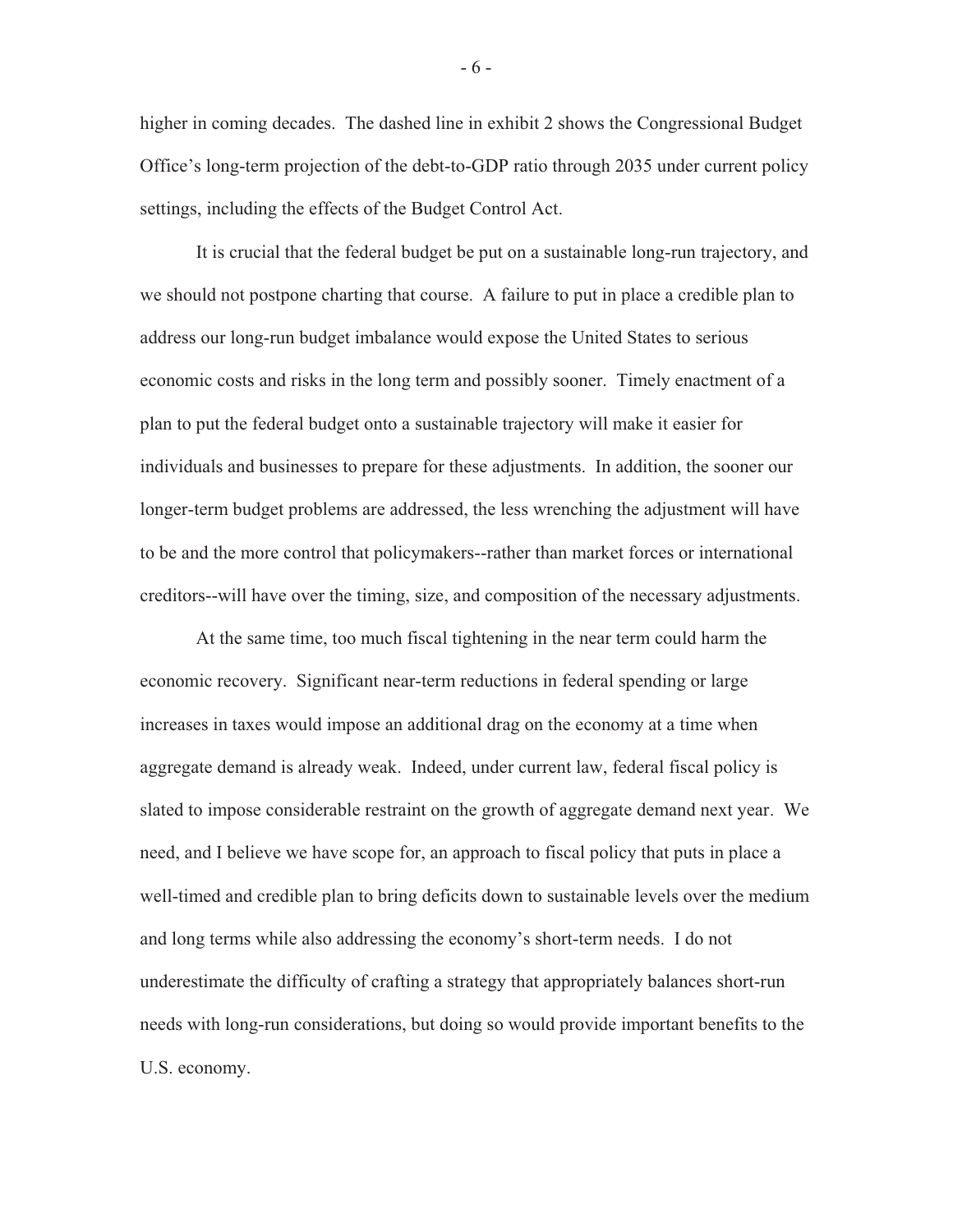## **The Key Role of the Emerging Asian Economies**

In light of the various factors weighing on aggregate demand in the United States and other advanced economies, I believe it is crucial for emerging market economies, particularly in Asia, to take further steps to boost domestic demand, providing support for their own growth and that of the global economy. Indeed, such policies are a core component of the G-20 nations' commitment to strong, sustainable, and balanced growth.

Of course, emerging Asia has already made an important contribution to bolstering the global economy in the wake of the financial crisis. The top panel of exhibit 3 shows that even though the emerging Asian economies were hit quite hard by the global downturn, they recovered much more quickly than did other parts of the world. The full extent of the Asian bounceback can perhaps best be appreciated by comparing the level of output in Asia, shown in the bottom panel of the exhibit, with those in advanced economies and other emerging market economies. Asia's output level--the solid line--has increased substantially from its barely perceptible trough. Output in other emerging market economies--the dashed line--has also increased significantly. In comparison, output in the advanced economies--the dotted line--has not yet attained its pre-crisis peak.

A key factor contributing to the relatively rapid recovery of the Asian emerging market economies was that, in contrast to many previous episodes of severe stress, these economies were well-positioned to permit the use of countercyclical fiscal and monetary policies. Cyclically-adjusted fiscal balances in emerging Asian economies fell noticeably in 2008 and 2009, reflecting a more expansionary fiscal stance; fiscal stimulus was

- 7 -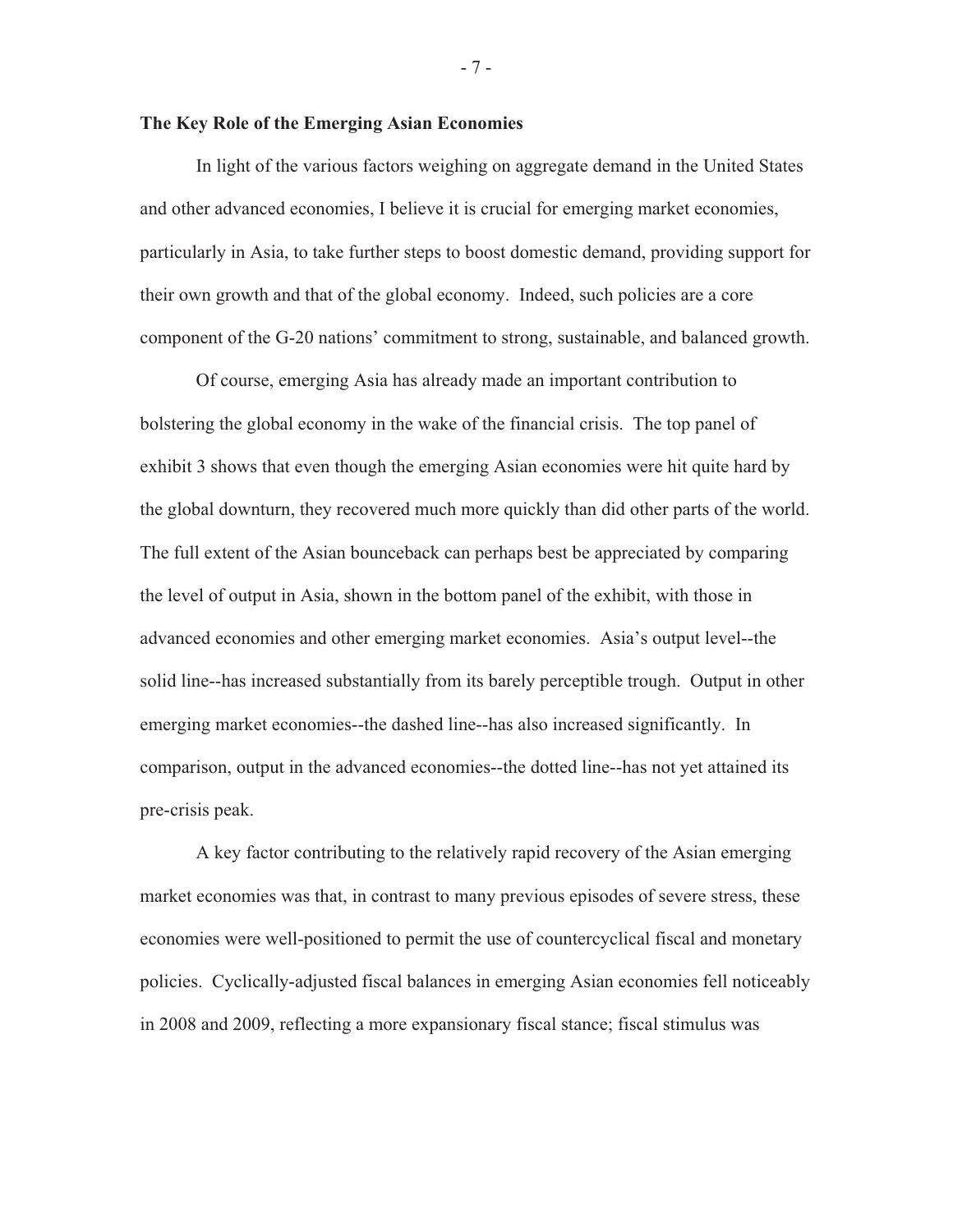particularly large in China, India, and Singapore. Monetary policy was also eased substantially throughout emerging Asia.

Partly as a result of those policy measures, the growth of the emerging Asian economies over the past several years appears to have relied less on external demand from the advanced economies. The top panel of exhibit 4 shows that the shares of exports in nominal GDP in the Asian economies have trended downwards since 2006 following a decade of solid increases. However, trade balances in the region (shown in the bottom panel of the exhibit) generally remain in surplus, notwithstanding some recent narrowing in several countries. These surpluses suggest that, on balance, the Asian economies continue to add more to global supply than to global demand.

Crucially, private consumption as a share of output still remains quite low in several emerging Asian economies. Exhibit 5 shows that China's consumption share--the solid line--which was already well below that of other major economies in 2000, has fallen steadily over the past decade to about one-third of its GDP. $^{2}$  Private consumption shares in other emerging Asian economies--the dashed line--are also significantly below those in the advanced economies--the dotted line--and have not moved up in the wake of the global financial crisis.

Measures to boost private consumption would appear to benefit not only the global economy, but also the emerging Asian economies themselves. China and other emerging market economies have already taken some steps to promote household consumption, but the progress on this front has been slow and further measures are warranted. Indeed, at the G-20 Cannes summit, China pledged to rebalance its demand

- 8 -

<sup>&</sup>lt;sup>2</sup> Output per capita has been growing very rapidly in China, so per capita consumption has also been rising.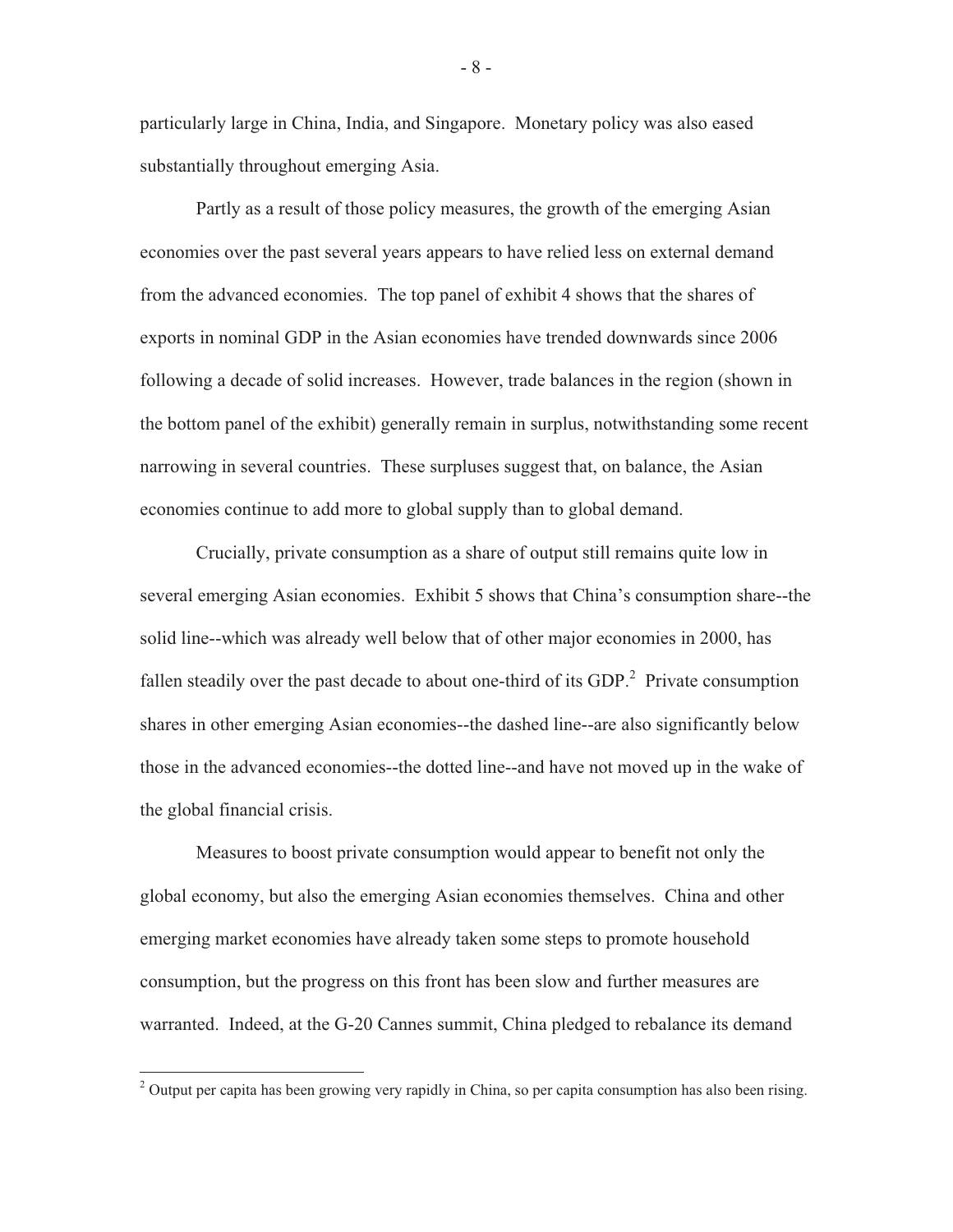toward domestic spending through policies to bolster household income and strengthen social safety nets, and Indonesia and Korea each made similar commitments to facilitate the process of global rebalancing.

What are some specific policy measures that could be helpful? First, increased public spending on social services, such as education, health care, and retirement benefits, could spur consumption by reducing the need for precautionary household saving. In China, some redistribution of the profits of state-owned enterprises to the central government through larger dividend payments could provide revenue to support such spending. Second, government support could be shifted away from manufacturing toward encouraging service-sector development, which has typically lagged behind in these economies. Services tend to have a higher non-traded component, so faster growth of this sector would help rebalance growth toward domestic demand. Third, additional development spending could be directed toward these countries' poorest regions; for example, China has recently strengthened its efforts in this area.

The case for boosting investment rates in Asian emerging economies to support global demand is less clear-cut. At about 45 percent of GDP, Chinese investment rates are now so high that the return on new investment may already be quite low in some sectors. In a number of other countries, however, investment rates are only at about the average of those in the advanced economies. It seems plausible that, with their lower capital-to-labor ratios, investment rates should be higher in some emerging Asian economies. Indeed, some have argued that infrastructure needs remain extremely pronounced in many emerging market economies, and that a wave of investment may be

- 9 -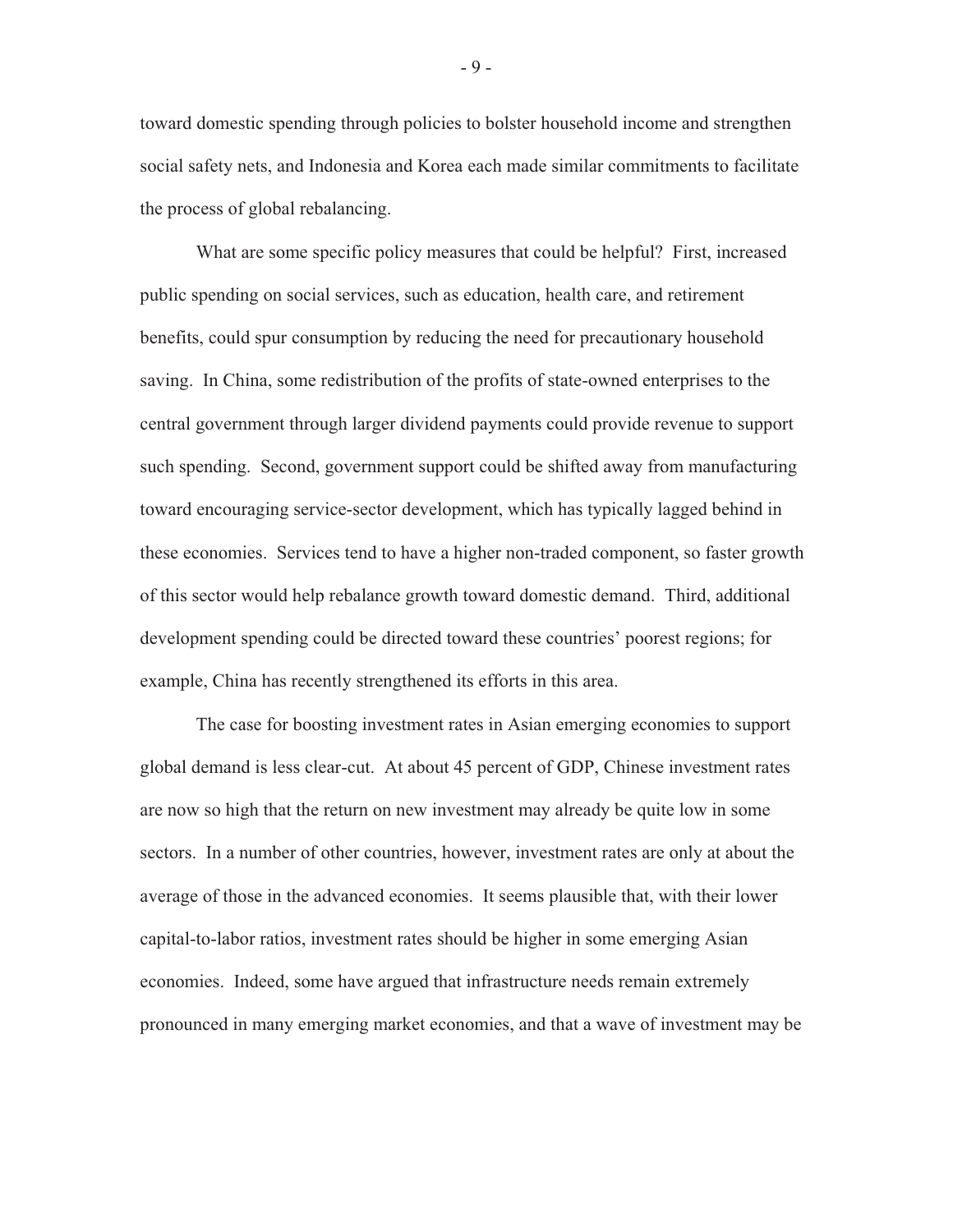in the offing for the world's developing economies.<sup>3</sup> With low interest rates throughout the world, this would certainly seem to be a propitious time for countries to pursue productive capital investment.

Finally, exchange rate adjustments will play a crucial role in boosting emerging Asia's contribution to global demand. Indeed, the G-20 leaders welcomed China's determination to increase exchange rate flexibility and to carry out its plans to increase convertibility of the renminbi capital account. Such flexibility is crucial if Asian domestic demand is to be expanded without exacerbating inflationary pressures. Exchange rate appreciation channels demand toward foreign products, thereby creating the scope for policies to expand domestic demand without exacerbating inflationary pressures. More generally, exchange rate flexibility makes it easier for monetary policy to respond to domestic considerations and to achieve price stability. Perhaps most important, since the ultimate goal of economic growth is to improve standards of living, allowing the currency to appreciate can help ensure that a greater proportion of output is devoted to household consumption, enabling social welfare to improve at a faster pace.

## **Conclusion**

 To sum up, growth in advanced nations, including the United States, faces serious headwinds. Households are still deleveraging, corporations are reluctant to invest, and fiscal consolidation is needed over time to place public finances on a sustainable course. Despite some pickup in growth in the United States during the second half of the year, the outlook is for unemployment to diminish only slowly, remaining painfully high for

- 10 -

 3 See, for example, McKinsey Global Institute (2010). *Farewell to Cheap Capital? The Implications of Long-Term Shifts in Global Investment and Saving.* McKinsey and Company, December, available at www.mckinsey.com/mgi/publications/farewell\_cheap\_capital/index.asp.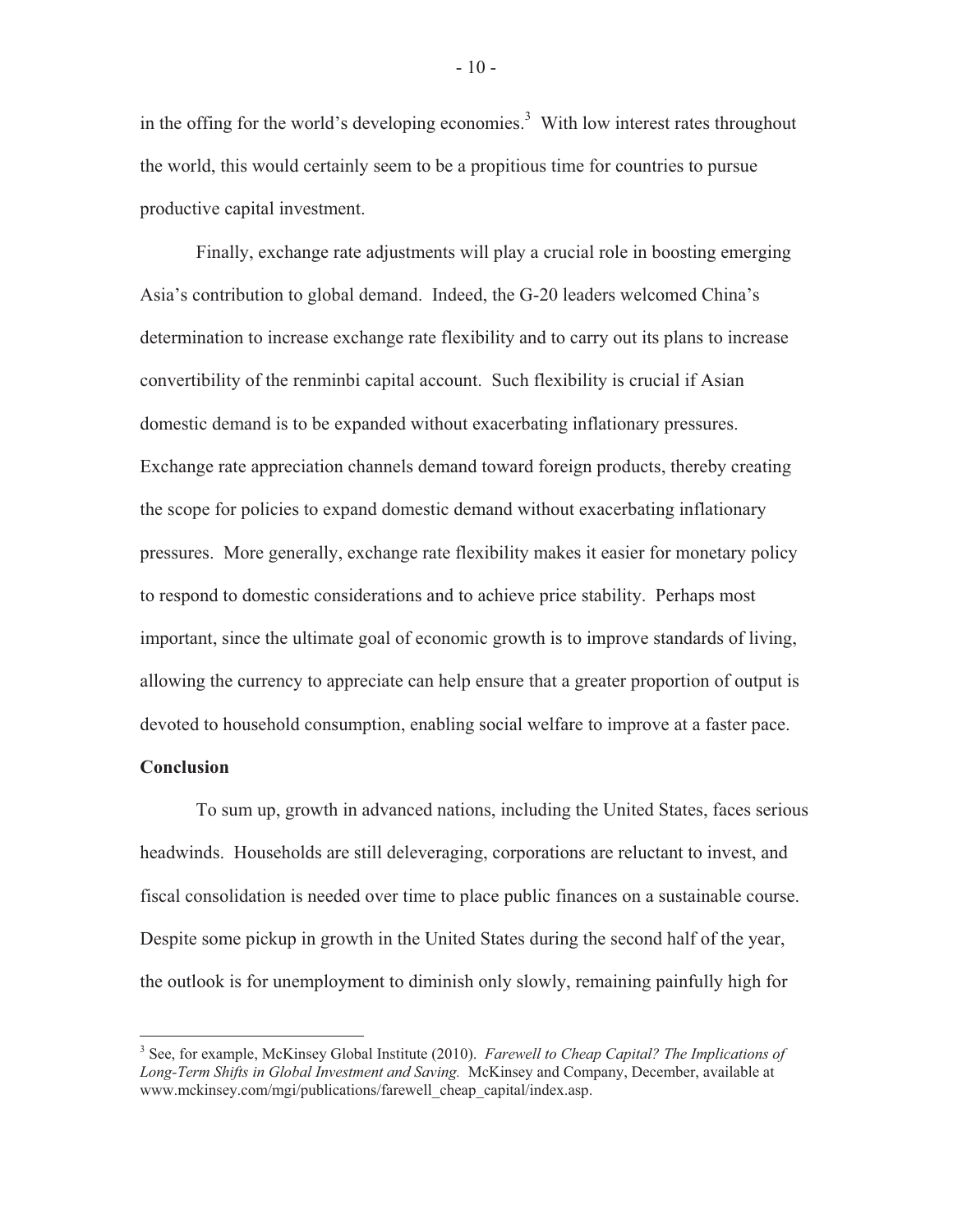many years to come. These developments have also affected emerging market economies, where there are now clear signs of slowing growth. In addition, downside risks to global growth have increased significantly because of rising financial market pressures, reflecting an intensification of stress in European banking and sovereign debt markets as well as broader concerns about the outlook.

These circumstances call for concerted domestic policy actions to boost growth and create jobs. Indeed, as I already noted, we at the Federal Reserve are moving vigorously to promote a stronger economic recovery. However, monetary policy is not a panacea, and it is essential for other policymakers to also do their part. In particular, there is a strong case for additional measures to address the dysfunctional housing market. Stronger housing demand has the potential to boost recovery. The Congress and the Administration also can support the recovery in the near term while simultaneously putting fiscal policy on a sustainable trajectory in the long term.

As I have emphasized in this talk, there is also an urgent need for policy action from a number of countries. In Europe, forceful action is essential to address the region's fiscal and financial stresses, which pose a threat not only to growth but also to global financial stability. In addition, many emerging market economies, particularly in Asia, have the scope to bolster domestic demand. Such policies would support stronger, more balanced, and more sustainable global economic growth; they would enhance social welfare at home as well. The most profound effect of the Asian miracle of the past several decades has been to lift hundreds of millions of people out of poverty. Further actions to boost aggregate demand in Asia will ensure that this miracle is sustained.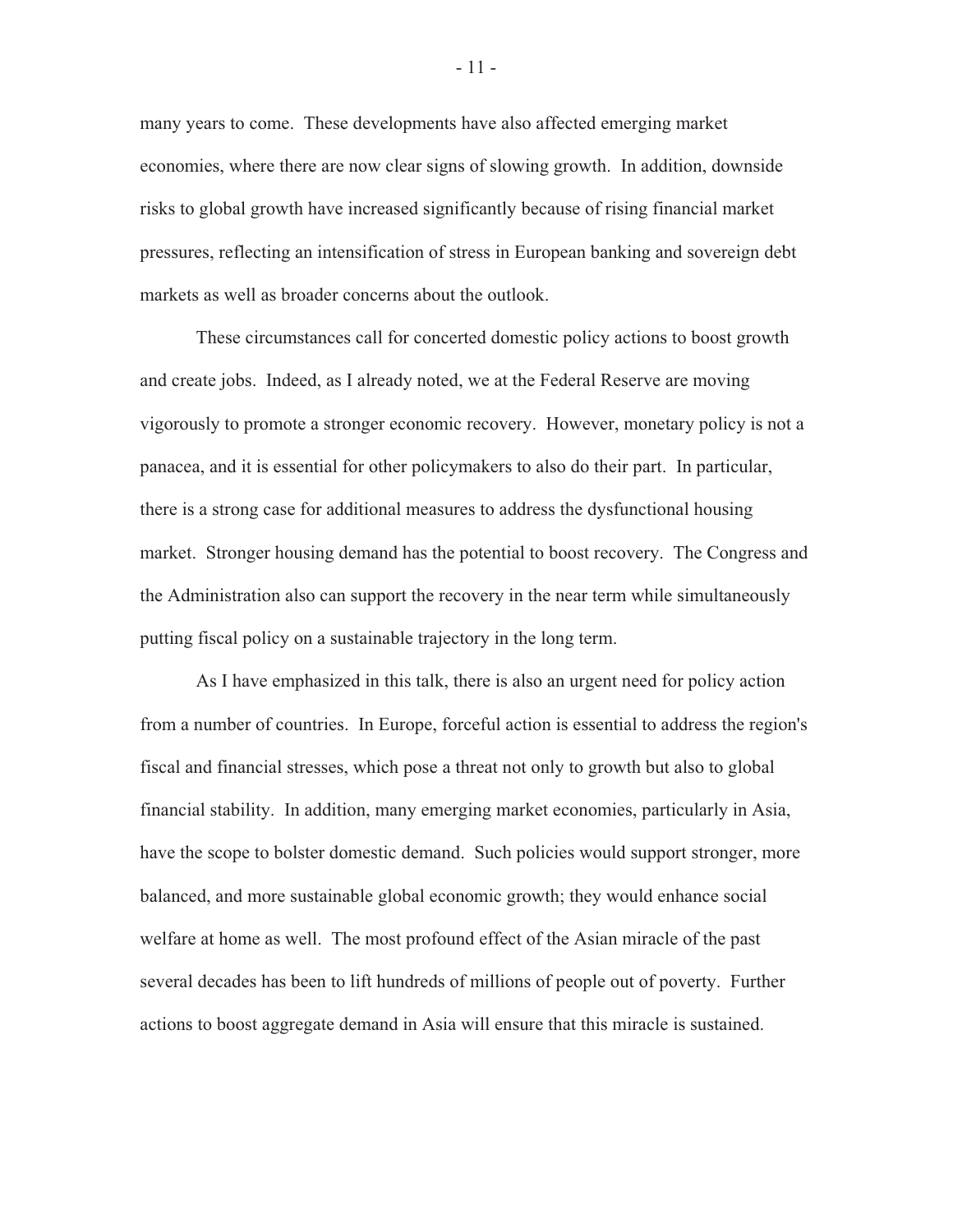

Exhibit 1: U.S. Household Saving Rate **Exhibit 1: U.S. Household Saving Rate**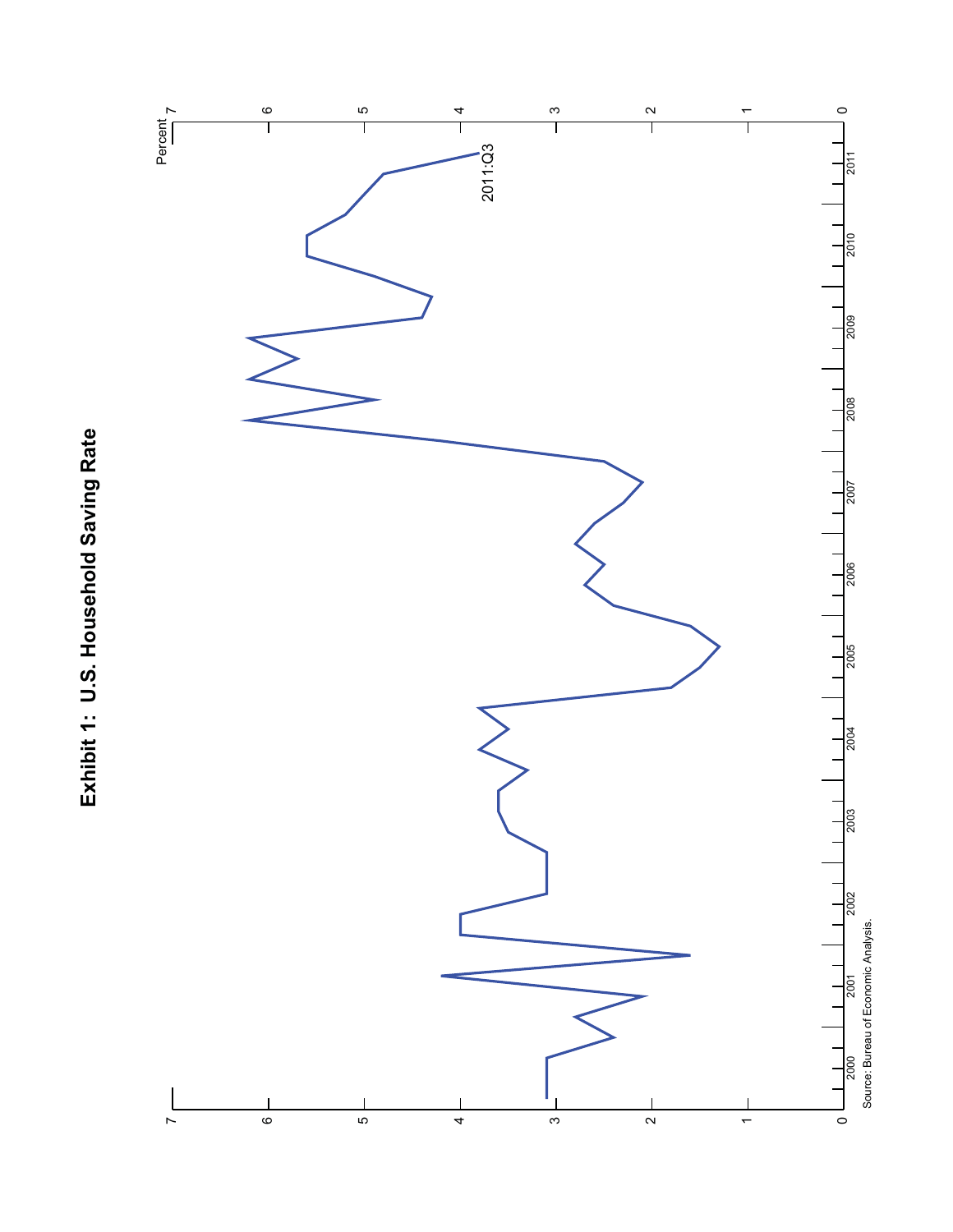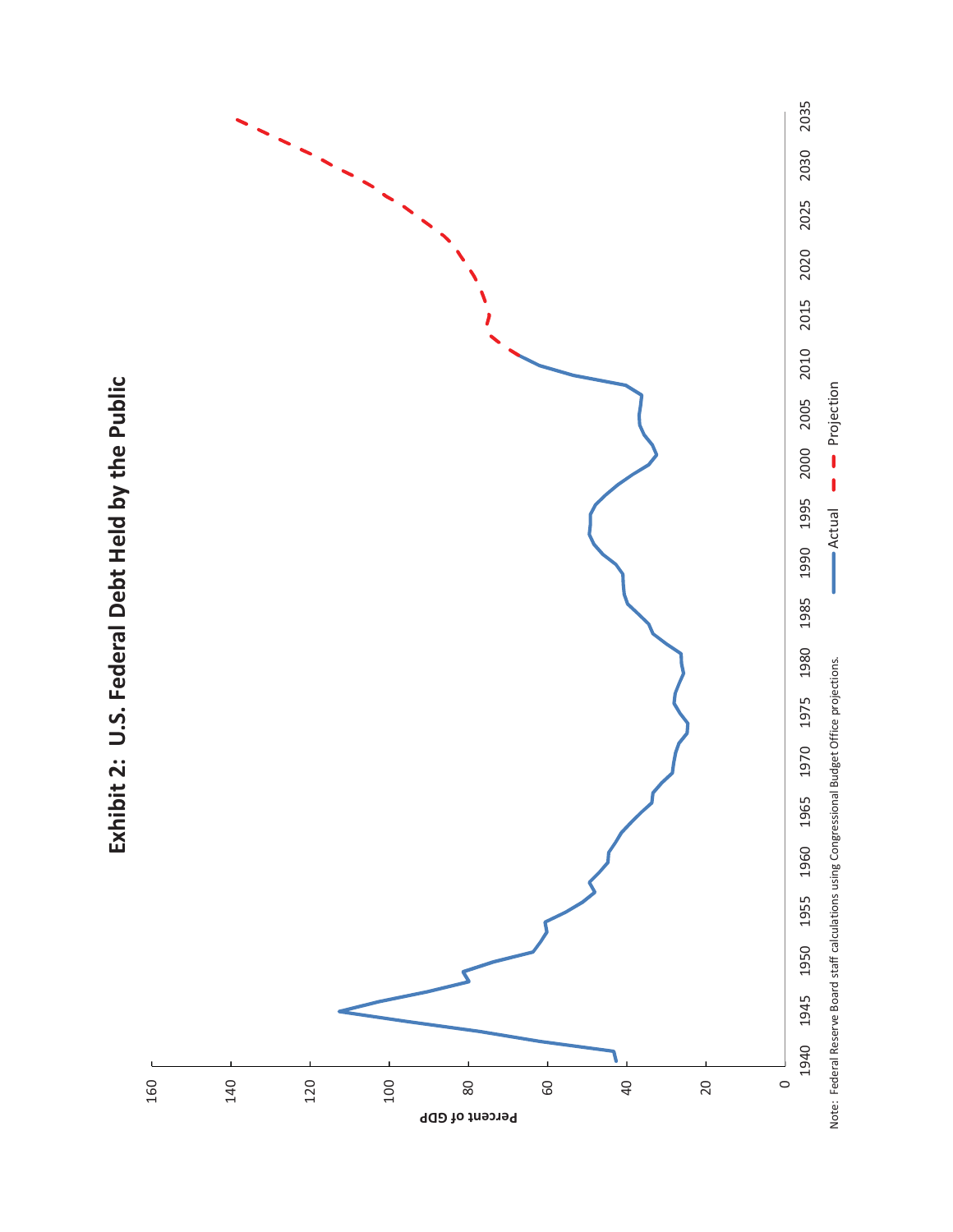

#### **Exhibit 3: Real GDP**

the United States. Asian emerging market economies consist of China, Hong Kong, India, Indonesia, the Philippines, Malaysia, Singapore, South Korea, Taiwan, and Thailand. Other emerging market economies consist of Argentina, Brazil, Chile, Colombia, Israel, Mexico, Russia, Saudi Arabia, and Venezuela. Source: Country sources via Haver; International Monetary Fund; Federal Reserve Board staff calculations.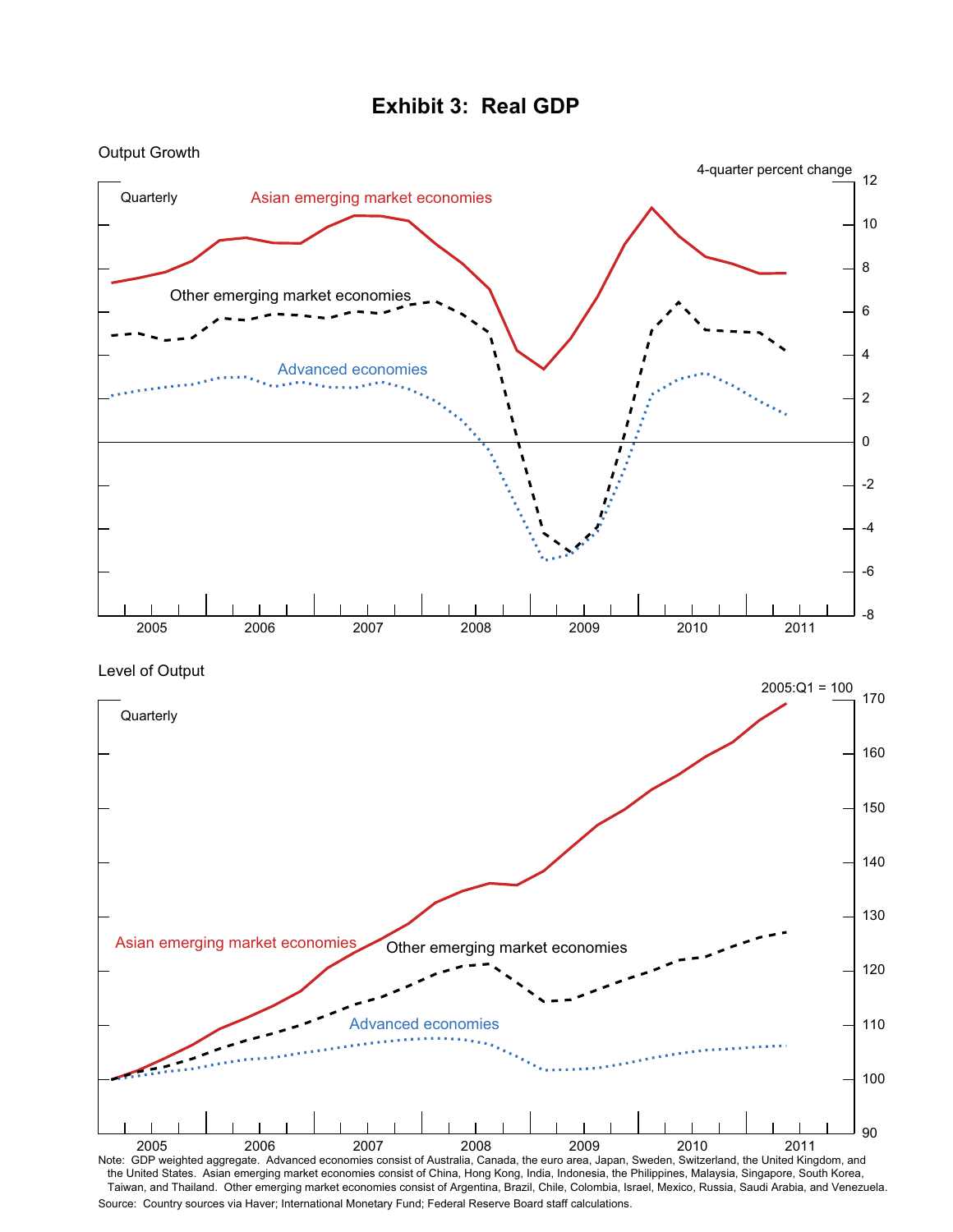

#### **Exhibit 4: Exports and Trade Balance**

Source: Haver.